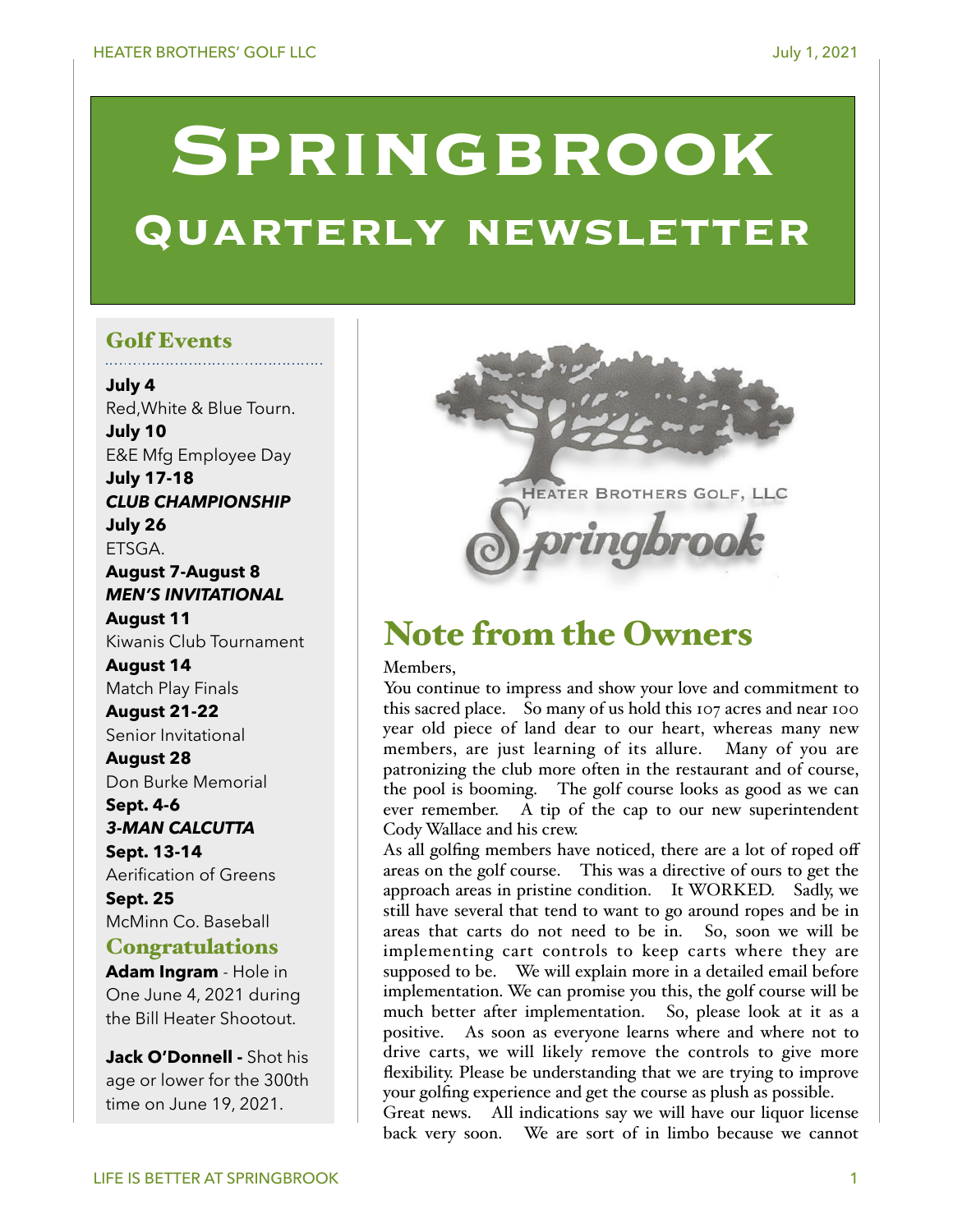# Winners Circle

#### **2021 3-Man Invitational**

- *Championship Flight*
- 1- Rice/Lamber/Houk
- 2- Brown/Wheeler/Reynolds
- 3- Holt/Moore/Ross *1st Flight*
- 1- Farris/Ball/Haugen
- 2- Nelson/Loftis/Truelove
- 3- Wear/Wear/Kennedy *2nd Flight*
- 1- Landers/Young/Harmon
- 2- Williams/Marcrom/Fuller
- 3- Perdue/Heater/Forrest *3rd Flight*
- 1- Goza/Goza/Goza
- 2- Ladd/Mullins/Ferguson
- 3- Rountree/Holbrook/Comerford

#### **2021 Member Member**

 *Championship Flight* 1st- Barry Duggan/Evan Ball 2nd-Luther Roberson/Chuck Liner 3rd- Robbie Lambert/Jeff Rice *1st Flight* 1st- Cody Housley/Tripp Hicks 2nd- Fred McDonald/Glen Wear 3rd-AndrewGuthrie/RandallColey *2nd Flight* 1st- Wes Swafford/Harry Loftis 2nd- Jason Housley/Jeff Zabo 3rd- John Kries/Glen Allen *3rd Flight* 1st- Andy Edgemon/Duke Goins 2nd-Patty Manney/Ronnie Weir 3rd- Bob Harrison/Jackie Powers **2021 Bill Heater Shootout** *Winners Craig Lee Flight* Leamon/Montgomery *Clark Mozur Flight* Wear/Wear *Mike Kyker Flight* Heater/Heater *Doug Mabe Flight* Kries/McCutcheon **2021 Member Guest** *Championship Flight* 1st- Jeff Rice/Wes Farris 2nd- Wes Swafford/Chris Smith 3rd- Jeremy Loftis/Cody Godfrey *1st Flight* 1st- Glen Wear/Randy Wear 2nd- Adam Ingram/Todd Ricker 3rd- Trevor Burns/Rick Skidmore *2nd Flight* 1st- John Kries/T. McCutcheon 2nd- Vince Williams/Steve Songer

- 3rd- Tyler Price/Ethan Starr *3rd Flight*
- 1st- Jackie Powers/Bobby Petitt
- 2nd- Scott Leamon/Rusty Davis
- 3rd- Bob Harrison/Philip Arnold

Sincerely, Golf Shop

seem to find out "how long" it takes once all paperwork has been

filed properly. All of our paperwork has been filed and accepted. So, we will all wait with great anticipation. Liquor by the drink does many things positive for the club. It gives much needed tax dollars back to the small city of Niota, opens up new opportunities for events and is an added attraction for new potential members. Not to mention, gives our membership options. So, cross your fingers and we should see it back in place very soon.

We are on the doorstep of having the club at the right membership level, participation level and we have it attractive to new potential members. We are confident with continued support the club will soon thrive again, as it should. So, thank you to all of you for bringing in new members. Thank you to all of you for your additional participation. This is, and will remain, a great place to be a member.

Sincerely,

Heater Brothers Golf, LLC

# *Golf Shop News*

We are making gradual alterations and strides to improve our country club golf shop. We are doing all we can to improve our stock in the golf shop and increase the amount of items available. Due to the COVID pandemic and resulting consequences to the worldwide supply chain, it has become increasingly difficult to estimate delivery of merchandise. Please be patient with us and our suppliers, we are doing the best we can in light of this unforeseen situation.

We have erected a new information board outside the golf shop that will provide useful information about the golf course playing conditions, range hours, daily events and cart return time. Please take a moment to look it over.

Since we have added nearly 40 new members in the last 3 months, let me remind you all that we have the following golf outings:

Daily: 1:00 P.M. & 3:00 P.M. - Men's Choose-Up Tuesday: 9:00 A.M. - Ladies' Choose-Up Tuesday: 8:50 A.M. - Senior Men Choose-Up Thursday: 5:30 - Big Cup Scramble Saturday: 9:00 A.M. - Women's Choose-Up Saturday: 9:30 A.M. - Men's Choose-Up Sunday: 10:30 A.M. - Men's Choose-Up Sunday: 3:00 P.M. - Couples 2-Ball

#### GOLF CLUB REPAIR

We offer gripping services for our members' clubs. Labor for gripping clubs is \$2/club and shaft repair labor is \$5/club. We can also order shafts and grips for you. Please see the golf shop for assistance.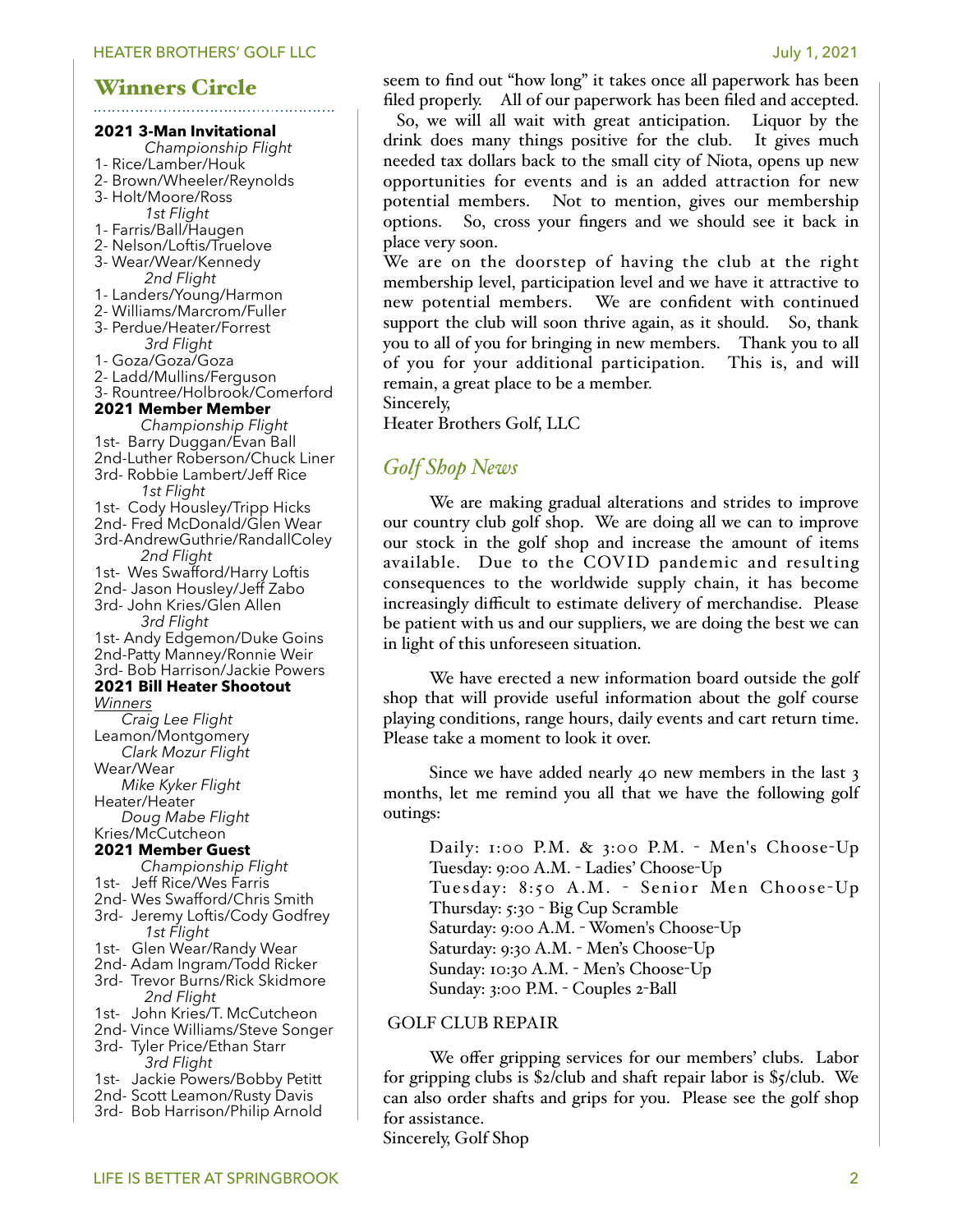# REMINDERS

- Failure to check-in with Pro Shop before your round will result in a cart charge no matter your membership status
- One Cart per family
- Accounts 60 days or more past due shall have charges privileges suspended
- **• DO NOT DRIVE GOLF CARTS OFF OF PROPERTY**

# SPECIAL THANKS

- Special thanks to the Liner Family for their generous donation of trees that will be placed on the first hole in memory of their father, Charles J. "Buddy" Liner.
- Special thanks to Ted Heater for his tireless efforts to replace our aging trees and replanting numerous for the next generations to come.



# *Greens & Grounds*

 Since accepting the superintendent job in May, I have had the privilege of meeting several of the members here at Springbrook. Everyone I've met has been very friendly and welcoming. I'm working on remembering all the names but that will come with time. During my short time here, I have put together a list of short and long term improvement goals for the course. My ultimate goal is to improve the golf course in every aspect from tee to green. Some of our short term goals for this summer include reshaping some of the fairways, repairing bare spots in fairways and tees, and eliminating as many weeds as possible. Obviously making any type of improvement takes time but with proper planning and some hard work the course will get a little better every day.

 Please keep in mind that you, as a member, have a great impact on the course conditions. Repairing ball marks, filling your divots with sand and following cart rules may seem like little things, but go a very long way in providing the best possible conditions. Let's all do our part! Thanks for having me as part of the team, and I look forward to seeing you out on the course. Thanks,

Cody Wallace

# *Bar & Restaurant*

Great News! We have hired Jason Brooks as our Restaurant and Bar manager. Jason is familiar with the club from being here in years past. Obviously, a lot has changed and he is ready and willing to accept the challenges that the position presents.

Jason brings great experience and structure to both departments. We are thrilled to have him and hope all will welcome him.

#### A Word From Jason:

I am happy to be back as a part of Heater Brothers Golf, LLC.

I wanted to offer some news about things we are doing and want to do in the future. Friday Night Dinners will feature different specials every week, always featuring a steak of some kind and a second special, changing weekly. Friday Night Dinner Service participation has vastly increased in the last few weeks and that is very exciting. We are definitely heading is the right direction. I want to personally thank the members that are participating and ask that all other members come out for Friday Night Dinner. We relish to opportunity to cook for all of you.

In order to make your experience special, please set your reservation by Thursday each week by 12:00 noon.

We have extended kitchen hours in an effort to be more accommodating, so please patronize the restaurant so the new extended hours can continue.

We look forward to seeing you all.

Sincerely,

Jason Brooks

Restaurant and Bar Manager